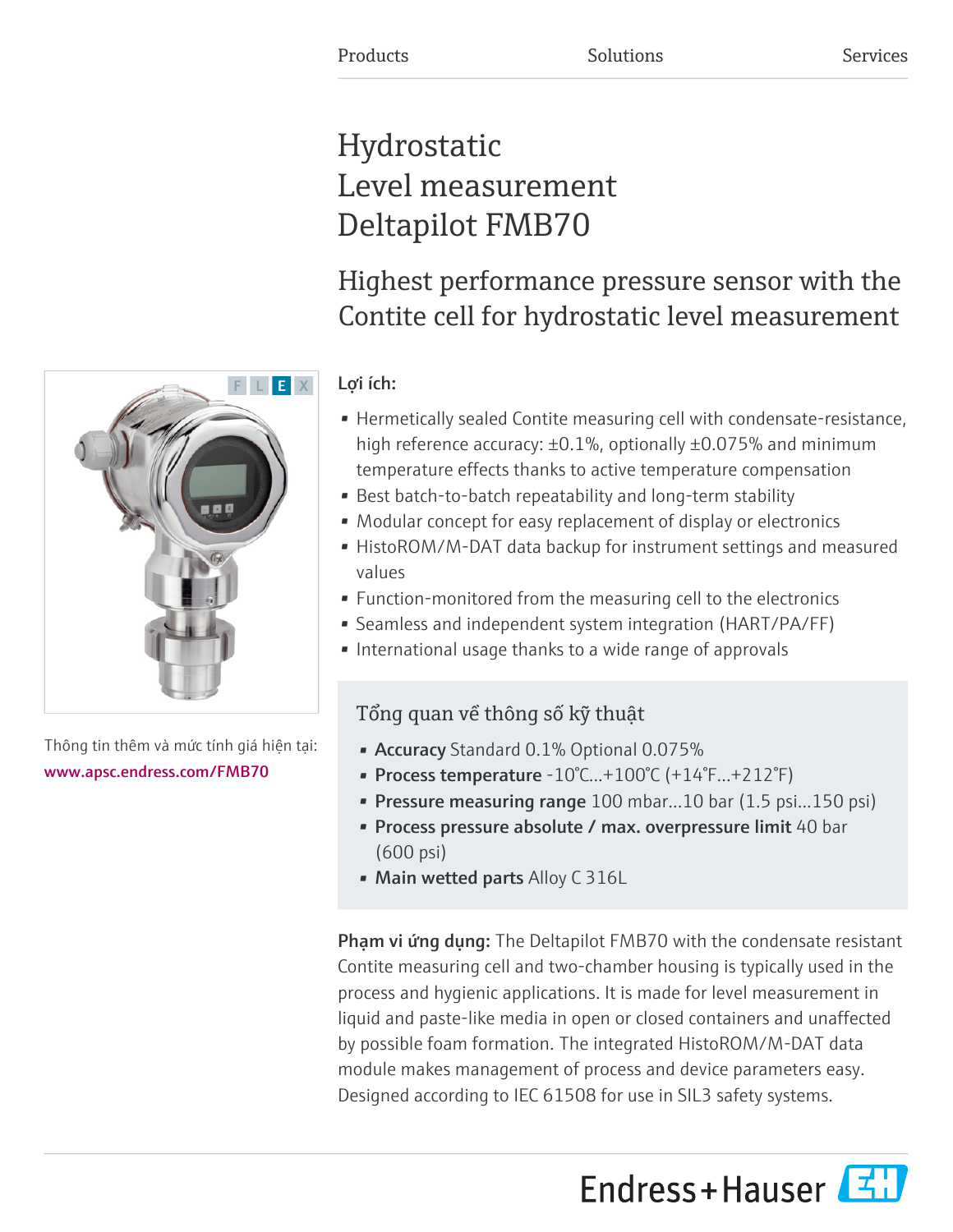### Tín năng và thông số kỹ thuật

Pressure Measuring principle

Hydrostatic pressure

#### Characteristic

Pressure transmitter for hydrostatic level measurement with flush mounted metallic Contite measuring cell: Hermetically sealed, condensate-resistant, climatic-proofed and with lowest temperature influences Compact version

#### Supply voltage

4...20 mA HART 10,5...45 VDC (Non Ex): Ex ia: 10,5...30 VDC PROFIBUS PA: 9...32 VDC (Non Ex) FOUNDATION Fieldbus: 9...32 VDC (Non Ex)

#### Reference Accuracy

Standard 0.1% Optional 0.075%

#### Long term stability

0.05 % of URL/year

#### Process temperature

-10°C...100°C (14°F...212°F)

#### Ambient temperature

-40°C...85°C (-40°F...185°F)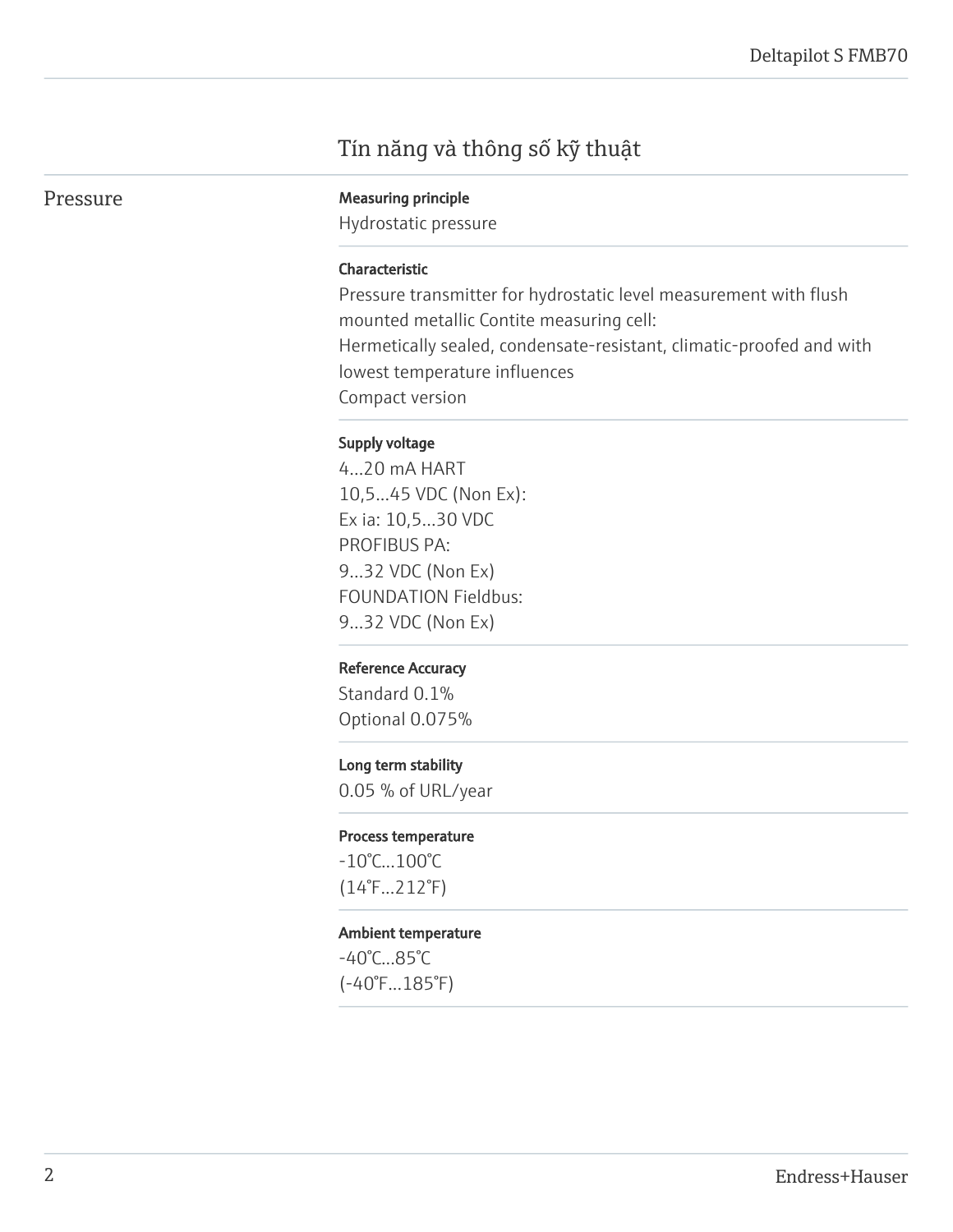#### Pressure

#### Measuring cell

100 mbar...10 bar (1.5 psi...150 psi)

#### Smallest calibratable span

25 mbar (3.63 psi)

#### Vacuum resistance

0 mbar abs.

#### Max. overpressure limit

40 bar (600 psi)

#### Process connection

Thread: G1 1/2, MNPT1/2 Flange: DN40...DN100, ASME 1 1/2"...4", JIS 10K

#### Process connection hygienic

Tri-Clamp DIN11851 DIN11864-1 NEUMO Varivent N SMS DRD

#### Material process membrane

316L, AlloyC, Gold-Rhodium

#### Material gasket

None, measuring cell welded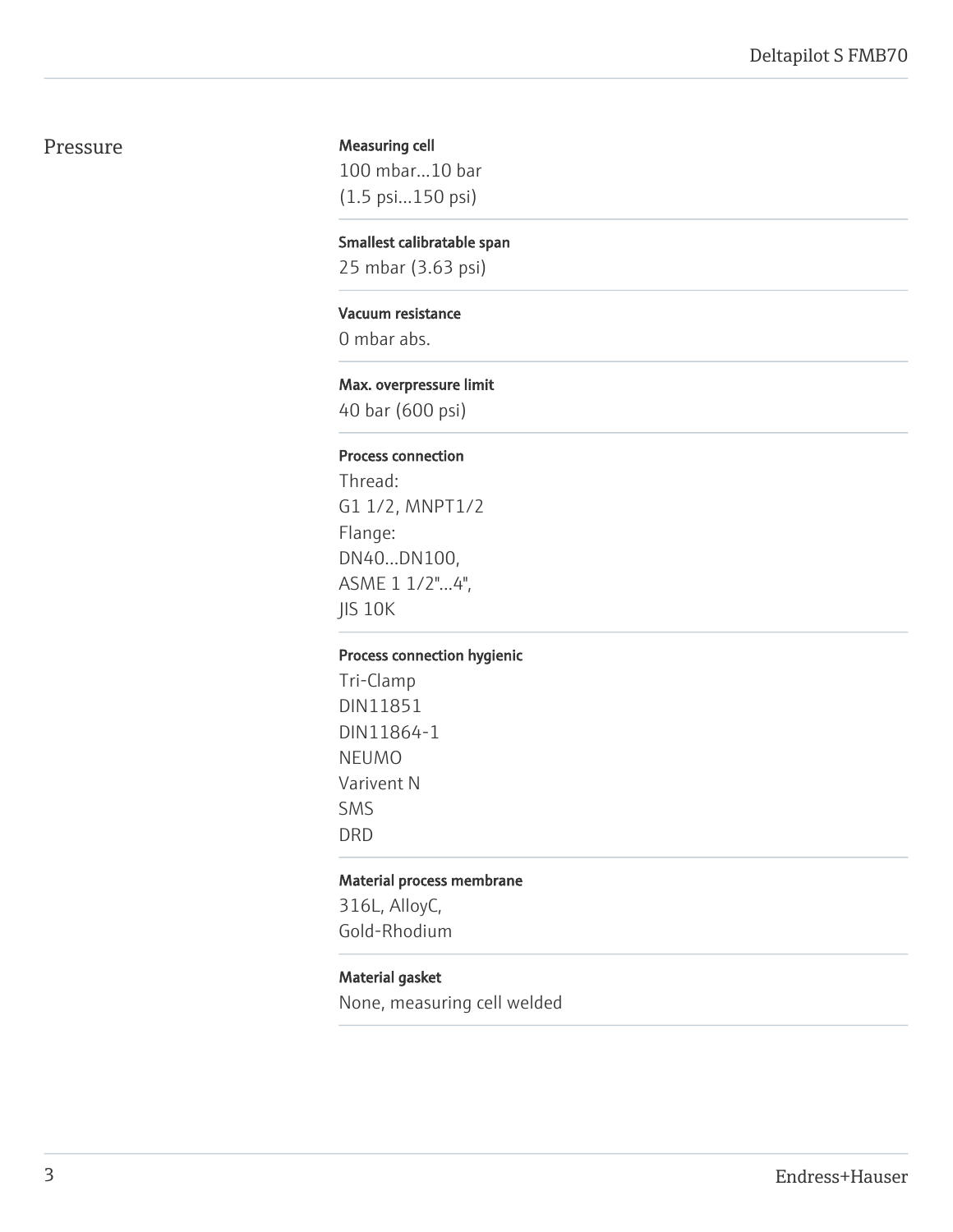#### Pressure

#### Fill fluid

Inert oil, Synthetic oil

#### Material housing

316L, Die-cast aluminum

#### Communication

4 ... 20 mA HART PROFIBUS PA FOUNDATION Fieldbus

#### Certificates / Approvals

ATEX, FM, CSA, CSA C/US, IEC Ex, INMETRO, NEPSI, EAC

#### Safety approvals

SIL

#### Design approvals

EN10204-3.1 NACE MR0175 MR0103

#### Hygienic approvals

3A, EHEDG CoC ASME-BPE

#### Marine approvals

GL, DNV

#### Drinking water approvals

NSF

#### Specialities

Gold-rhodium coated membrane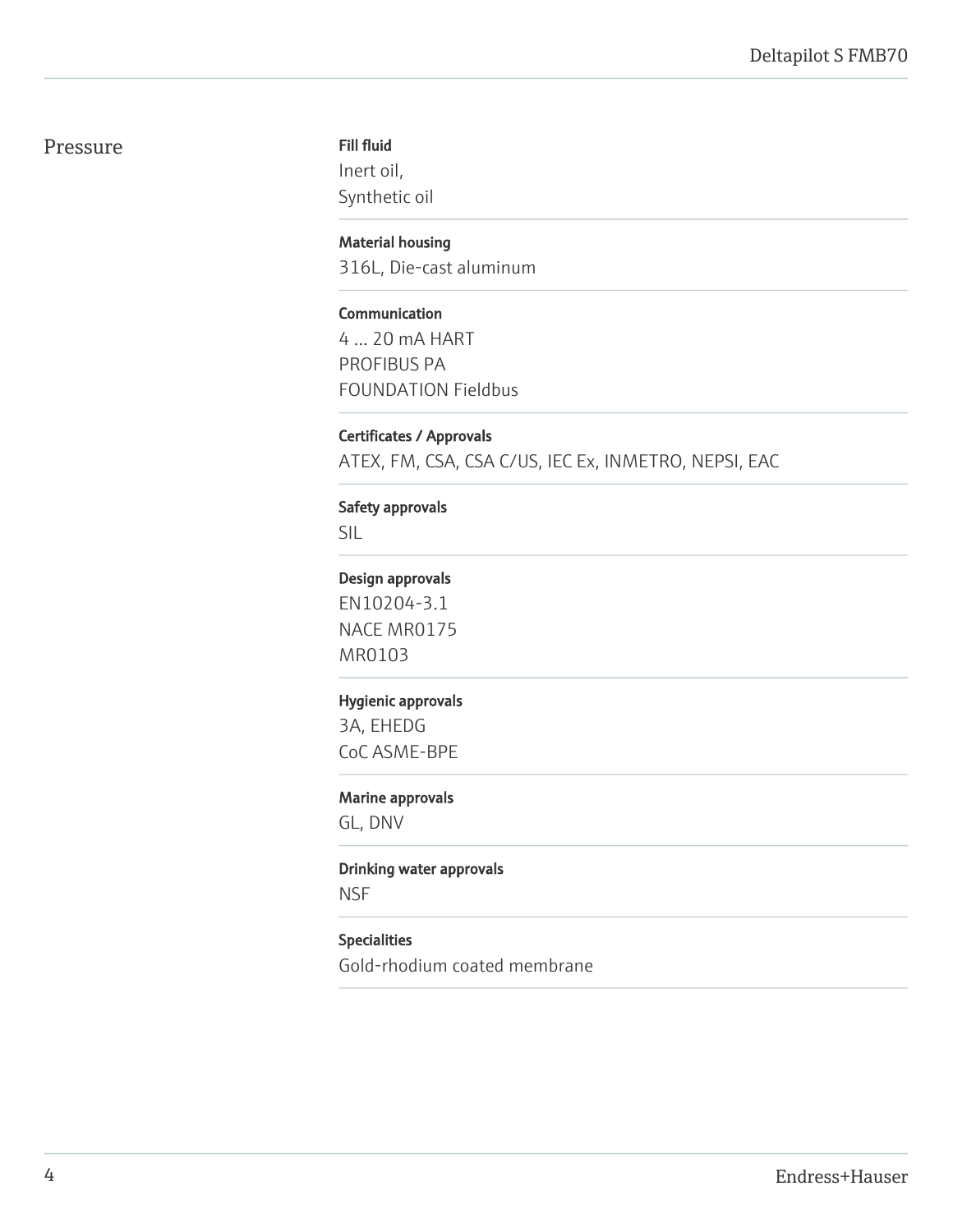### Continuous / Liquids Measuring principle

Hydrostatic

#### Characteristic / Application

Compact pressure transmitter for hydrostatic level measurement with flush mounted metallic Contite measuring cell: Hermetically sealed, condensate-resistant and climatic-proofed

#### Specialities

Diagnostic functions

#### Supply / Communication

4...20mA HART: 10,5...45V DC Ex ia: 10,5...30V DC PROFIBUS PA / FOUNDATION Fieldbus: 9...32V DC (Non Ex)

#### **Accuracy**

Standard 0.1% Optional 0.075%

#### Long term stability

0.05 % of URL/year

#### Ambient temperature

-40°C...+85°C (-40°F...+185°F)

#### Process temperature

-10°C...+100°C (+14°F...+212°F)

#### Process pressure absolute / max. overpressure limit

40 bar (600 psi)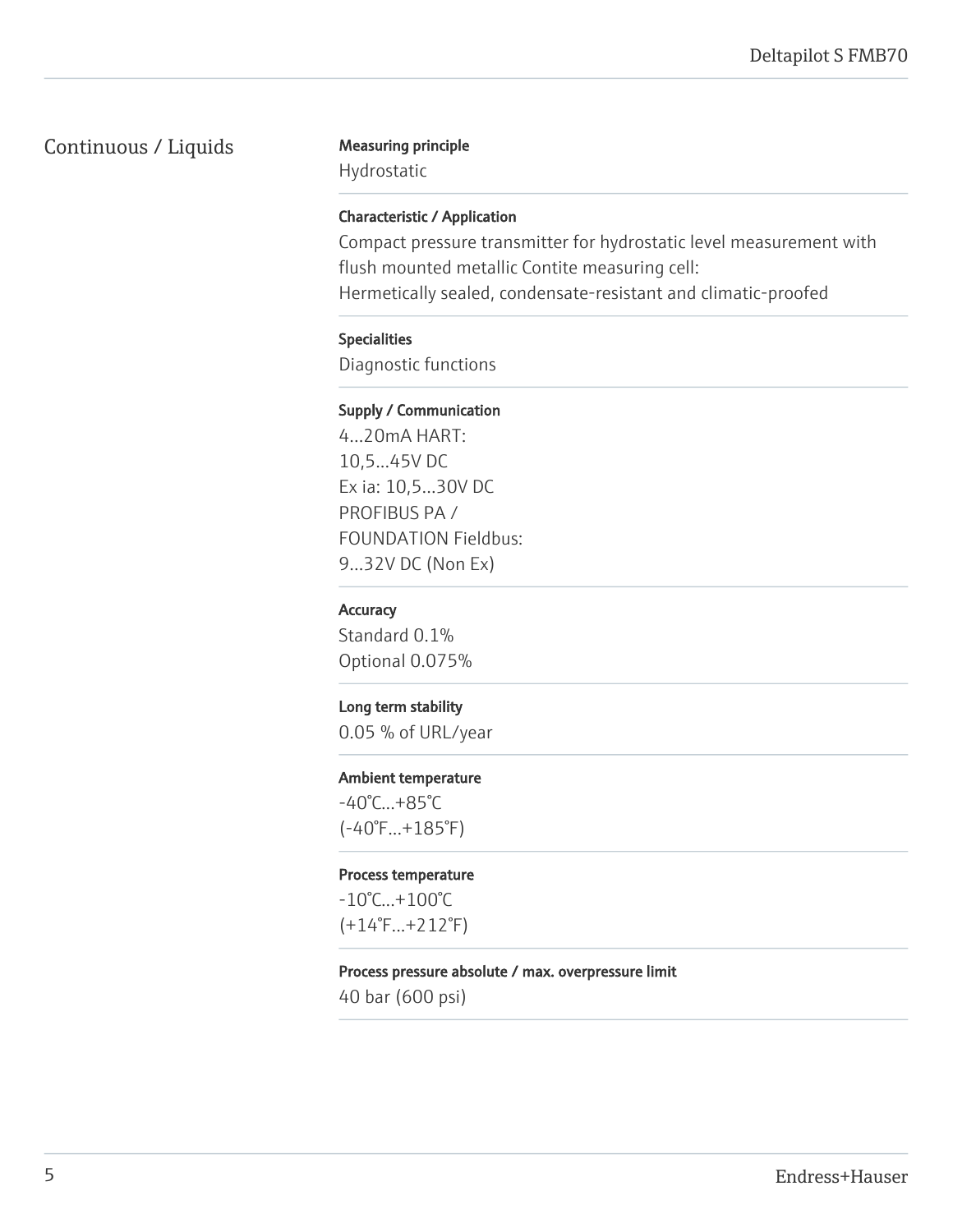### Continuous / Liquids

#### Pressure measuring range

100 mbar...10 bar (1.5 psi...150 psi)

#### Main wetted parts

Alloy C 316L

#### Process connection

Thread: G1 1/2, MNPT1/2 Flange: DN40...DN100, ASME 1 1/2"...4", JIS 10K

#### Process connection hygienic

Tri-Clamp DIN11851 DIN11864-1 NEUMO Varivent N SMS DRD

#### Max. measurement distance

100 m (328 ft) H2O

#### **Communication**

4...20 mA HART PROFIBUS PA FOUNDATION Fieldbus

#### Certificates / Approvals

ATEX, FM, CSA, CSA C/US, IEC Ex, INMETRO, NEPSI, EAC

#### Safety approvals

SIL